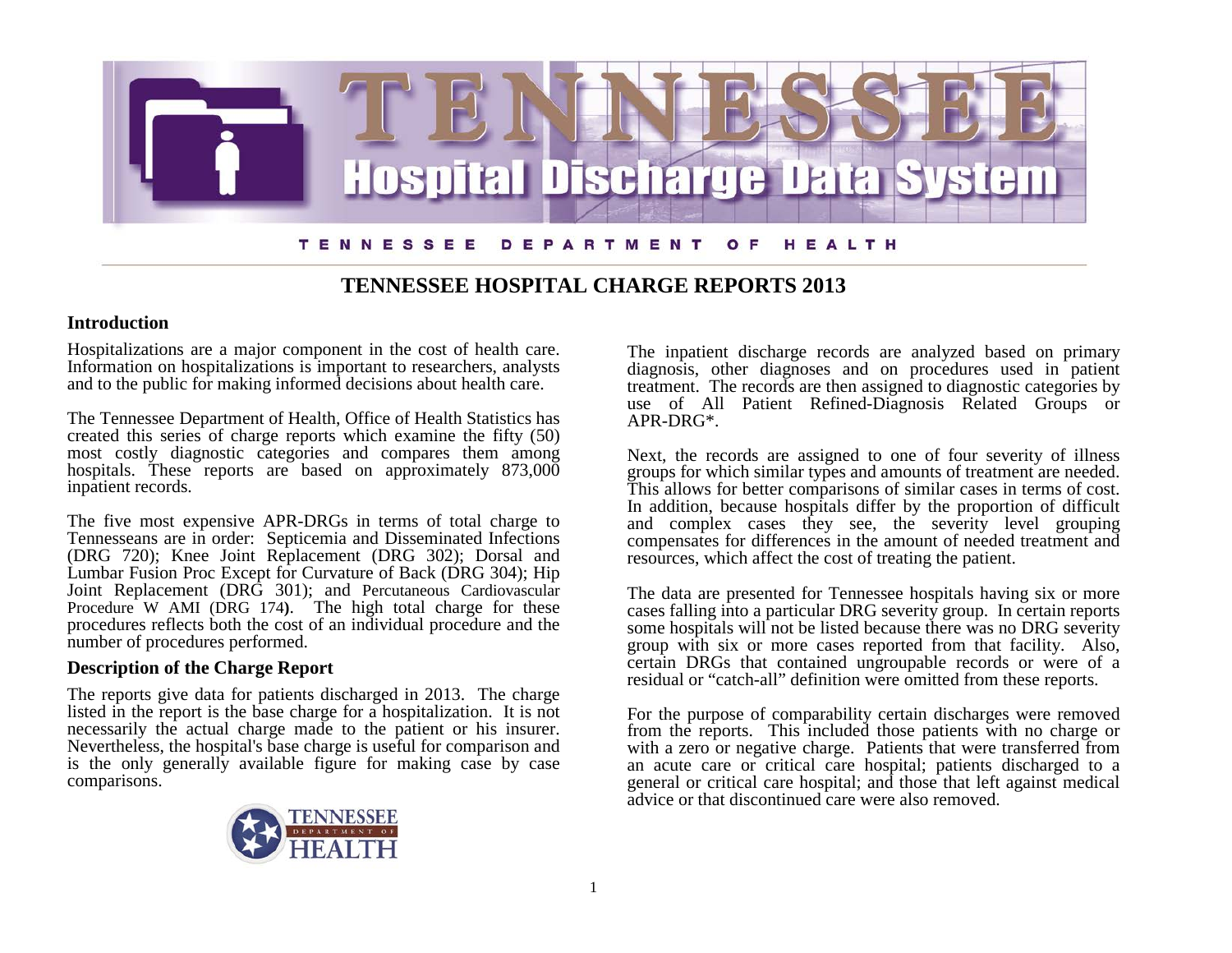Discharge records to the Department of Health are limited in the number of diagnoses and procedures that can be reported. An occasional severe case may exceed these limits and certain diagnoses and/or procedures might not be reported. This could result in under- estimation of the severity of that discharge.

#### **Instructions for Use**

To see the hospital data for one of the fifty (50) DRGs in this report, go to pages 3 and 4 and click anywhere on the line containing the selected DRG. Hospitals reporting that DRG are listed in county order and sorted by hospital ID number within each county. Each hospital's data is on one row of the report. The last line in each report is the state total giving information based on all the discharges in Tennessee for that APR-DRG.

### **Using the Charge Report**

To illustrate the use of these data refer to the sample report below for "Pulmonary Edema & Respiratory Failure (DRG 133)". (In this example only one hospital is shown.) The first row provides information for Anderson County's Methodist Medical Center of

Oak Ridge. In 2013, 43 cases of pulmonary edema were reported at this facility in the moderate severity group. These 43 cases had a median charge of \$11,814 (rounded to the nearest dollar amount). A total of 99 cases were reported in the major severity level, having a median charge of \$19,529 and 92 cases fell into the severe group, having a median charge of \$31,410. Fewer than six cases fell into the minor severity group and as a result, this information was not included (data is only presented for six or more cases).

#### **Conclusion**

The purpose of these reports is to show comparative charges among Tennessee hospitals for performing comparable treatments at similar levels of difficulty and complexity. This information, while not an exact representation of the actual cost per patient, provides useful information to public health researchers, business analysts, and the general public.

For more information, contact the Tennessee Department of Health, Division of Policy, Planning and Assessment at 615-741-4939 or at [HealthStatistics.Health@state.tn.us.](mailto:HealthStatistics.Health@state.tn.us)

#### **2013 TENNESSEE HOSPITAL DISCHARGE DATA Number of Cases and Median Charges (\$) Based on APR-DRGs\* By Hospital Name and County Location**

# **PULMONARY EDEMA & RESPIRATORY FAILURE (DRG 133)**

| <b>County</b> | <b>Hospital Name</b>                  | <b>Minor</b> |        | Moderate  <br>Number   Charge   Number   Charge   Number   Charge   Number |        | <b>Major</b> |        | <b>Severe</b> | <b>Charge</b> |
|---------------|---------------------------------------|--------------|--------|----------------------------------------------------------------------------|--------|--------------|--------|---------------|---------------|
| Anderson      | 0120 Methodist Medical Ctr. Oak Ridge |              |        | 43                                                                         | 11.814 | 99           | 19.529 | 92            | 31,410        |
| <b>State</b>  | <b>All Hospitals</b>                  | 33           | 14,031 | .841                                                                       | 16,782 | 3,792        | 23,337 | 3.116         | 42,646        |

\*These reports were produced using proprietary computer software created, owned and licensed by the 3M Company. All copyrights in and to the 3M APR<sup>TM</sup> Software, and to the 3M  $APR^{TM} DRG$  classification system(s) (including the selection, coordination and arrangement of all codes). All rights reserved.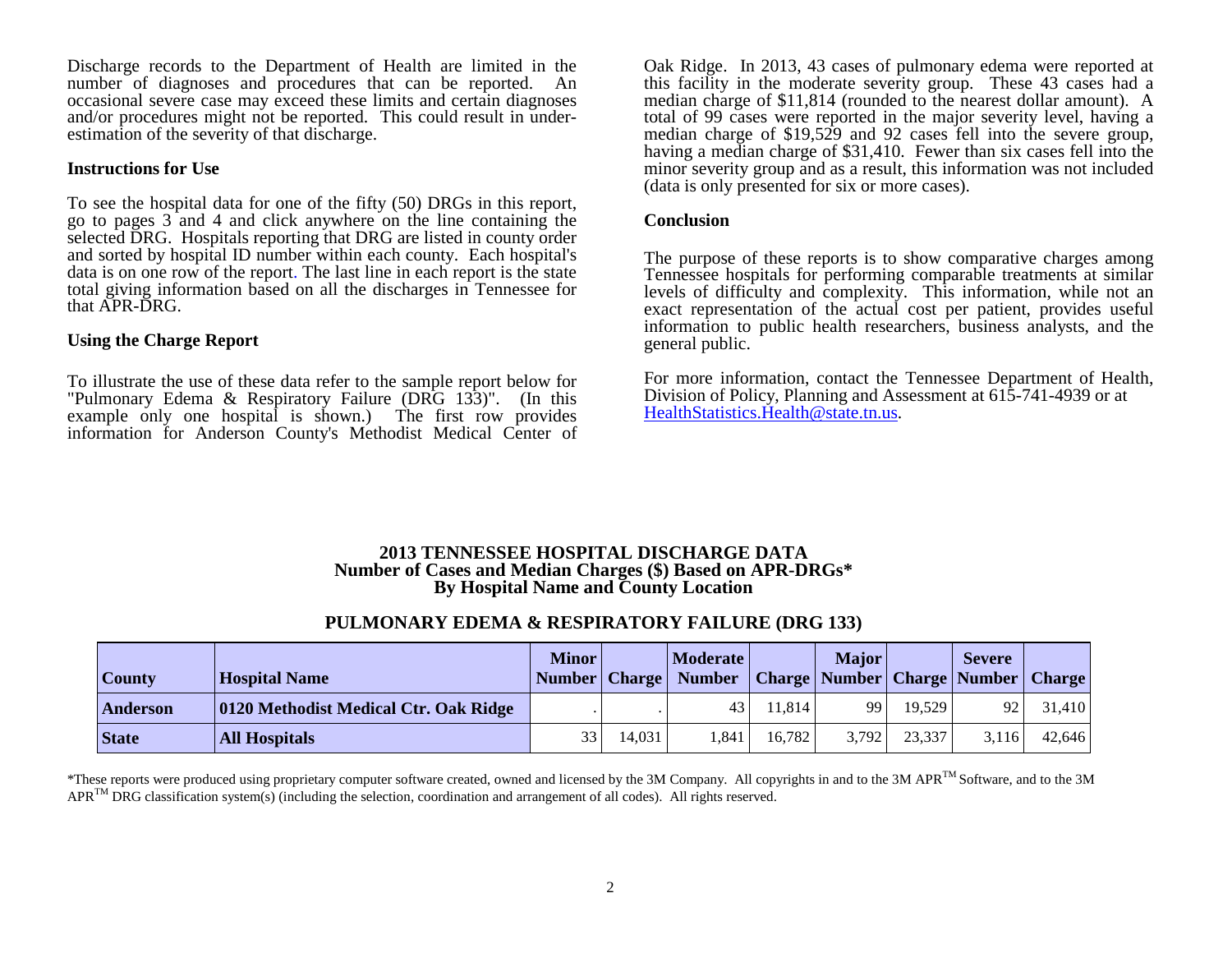# **TENNESSEE HOSPITAL CHARGE REPORTS 2013**

**[TRACHEOSTOMY W MV 96+ HOURS W EXTENSIVE PROCEDURE OR ECMO \(DRG 004\)](http://apps.health.tn.gov/statistics/PdfFiles/HDDS_2013/y13004.pdf)**

**[TRACHEOSTOMY W MV 96+ HOURS W/0 EXTENSIVE PROCEDURE \(DRG 005\)](http://apps.health.tn.gov/statistics/PdfFiles/HDDS_2013/y13005.pdf)**

**[CRANIOTOMY EXCEPT FOR TRAUMA \(DRG 021\)](http://apps.health.tn.gov/statistics/PdfFiles/HDDS_2013/y13021.pdf)**

**[EXTRACRANIAL VASCULAR PROCEDURE \(DRG 024\)](http://apps.health.tn.gov/statistics/PdfFiles/HDDS_2013/y13024.pdf)**

**[CVA & PRECEREBRAL OCCLUSION](http://apps.health.tn.gov/statistics/PdfFiles/HDDS_2013/y13045.pdf) W INFARCT (DRG 045)**

**[SEIZURE \(DRG 053\)](http://apps.health.tn.gov/statistics/PdfFiles/HDDS_2013/y13053.pdf)**

**[MAJOR RESPIRATORY & CHEST PROCEDURES \(DRG 120\)](http://apps.health.tn.gov/statistics/PdfFiles/HDDS_2013/y13120.pdf)**

**[RESPIRATORY SYSTEM DIAGNOSIS W VENTILATOR SUPPORT 96+ HOURS \(DRG 130\)](http://apps.health.tn.gov/statistics/PdfFiles/HDDS_2013/y13130.pdf)**

**[PULMONARY EDEMA & RESPIRATORY FAILURE \(DRG 133\)](http://apps.health.tn.gov/statistics/PdfFiles/HDDS_2013/y13133.pdf)**

**[MAJOR RESPIRATORY INFECTIONS & INFLAMMATIONS \(DRG 137\)](http://apps.health.tn.gov/statistics/PdfFiles/HDDS_2013/y13137.pdf)**

**[OTHER PNEUMONIA](http://apps.health.tn.gov/statistics/PdfFiles/HDDS_2013/y13139.pdf) (DRG 139)**

**[CHRONIC OBSTRUCTIVE PULMONARY DISEASE \(DRG 140\)](http://apps.health.tn.gov/statistics/PdfFiles/HDDS_2013/y13140.pdf)**

**[CARDIAC DEFIBRILLATOR & HEART ASSIST IMPLANT \(DRG 161\)](http://apps.health.tn.gov/statistics/PdfFiles/HDDS_2013/y13161.pdf)**

**[CARDIAC VALVE PROCEDURES W/O CARDIAC CATHETERIZATION \(DRG 163\)](http://apps.health.tn.gov/statistics/PdfFiles/HDDS_2013/y13163.pdf)**

**[CORONARY BYPASS W CARDIAC CATH OR PERCUTANEOUS CARDIAC PROCEDURE \(DRG 165\)](http://apps.health.tn.gov/statistics/PdfFiles/HDDS_2013/y13165.pdf)**

**[CORONARY BYPASS W/O CARDIAC CATH OR PERCUTANEOUS CARDIAC PROCEDURE \(DRG 166\)](http://apps.health.tn.gov/statistics/PdfFiles/HDDS_2013/y13166.pdf)**

**[PERM CARDIAC PACEMAKER IMPLANT W/O AMI, HEART FAILURE OR SHOCK \(DRG 171\)](http://apps.health.tn.gov/statistics/PdfFiles/HDDS_2013/y13171.pdf)**

**[PERCUTANEOUS CARDIOVASCULAR PROCEDURES W AMI \(DRG 174\)](http://apps.health.tn.gov/statistics/PdfFiles/HDDS_2013/y13174.pdf)**

**[PERCUTANEOUS CARDIOVASCULAR PROCEDURES W/O AMI \(DRG 175\)](http://apps.health.tn.gov/statistics/PdfFiles/HDDS_2013/y13175.pdf)**

**[ACUTE MYOCARDIAL INFARCTION \(DRG 190\)](http://apps.health.tn.gov/statistics/PdfFiles/HDDS_2013/y13190.pdf)**

**[CARDIAC CATHERERIZATION W CIRC DISCORD EXC ISCHEMIC HEART DISEASE \(DRG 191\)](http://apps.health.tn.gov/statistics/PdfFiles/HDDS_2013/y13191.pdf)**

**[CARDIAC CATHETERIZATION FOR ISCHEMIC HEART DISEASE \(DRG 192\)](http://apps.health.tn.gov/statistics/PdfFiles/HDDS_2013/y13192.pdf)**

**[HEART FAILURE \(DRG 194\)](http://apps.health.tn.gov/statistics/PdfFiles/HDDS_2013/y13194.pdf)**

**[CARDIAC ARRHYTHMIA & CONDUCTION DISORDER \(DRG 201\)](http://apps.health.tn.gov/statistics/PdfFiles/HDDS_2013/y13201.pdf)**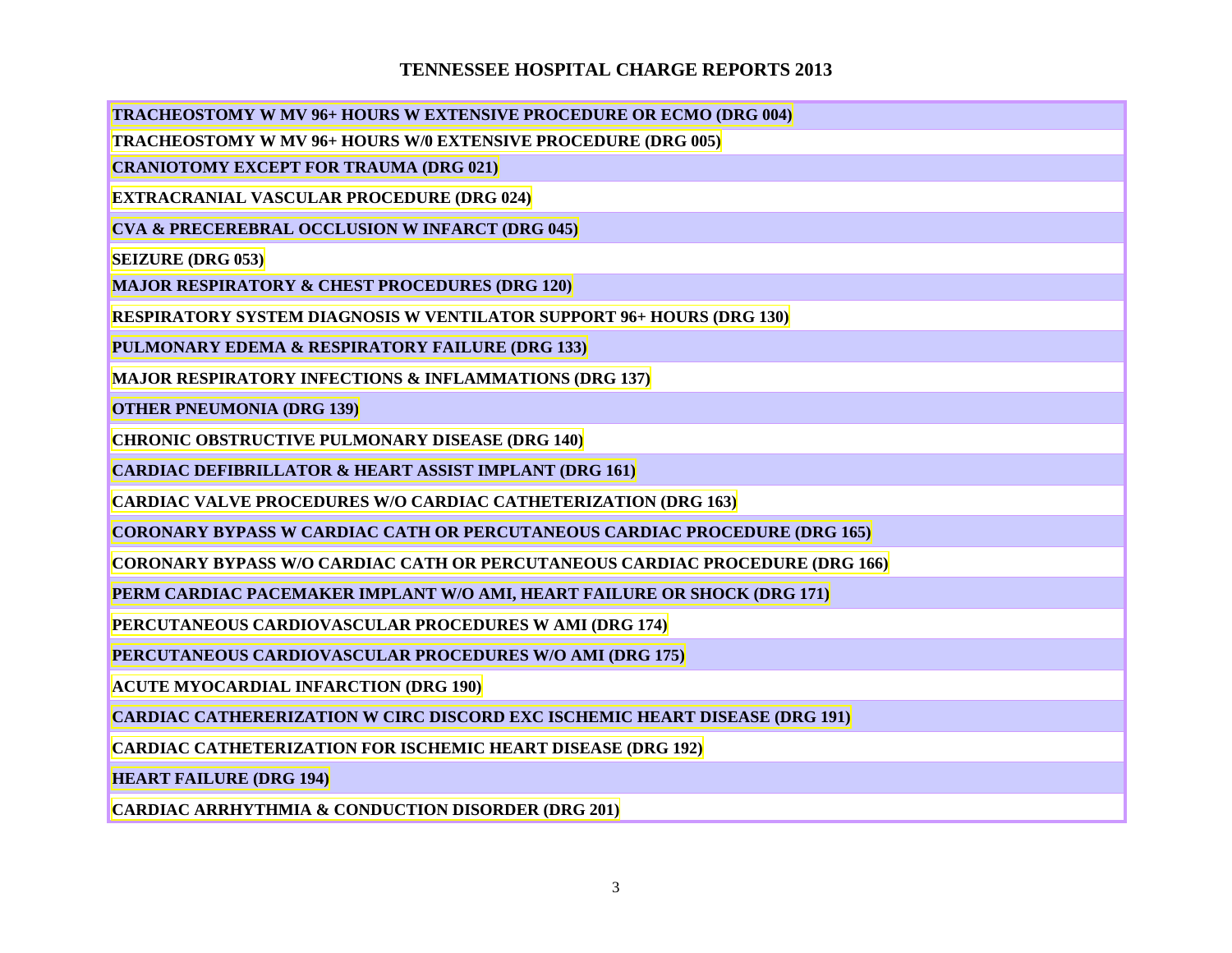## **[MAJOR STOMACH, ESOPHAGEAL & DUODENAL PROCEDURES \(DRG 220\)](http://apps.health.tn.gov/statistics/PdfFiles/HDDS_2013/y13220.pdf)**

**[MAJOR SMALL & LARGE BOWEL PROCEDURES \(DRG 221\)](http://apps.health.tn.gov/statistics/PdfFiles/HDDS_2013/y13221.pdf)**

**[OTHER DIGESTIVE SYSTEM DIAGNOSES \(DRG 254\)](http://apps.health.tn.gov/statistics/PdfFiles/HDDS_2013/y13254.pdf)**

**[LAPAROSCOPIC CHOLECYSTECTOMY \(DRG 263\)](http://apps.health.tn.gov/statistics/PdfFiles/HDDS_2013/y13263.pdf)**

**[DISORDERS OF PANCREAS EXCEPT MALIGNANCY \(282\)](http://apps.health.tn.gov/statistics/PdfFiles/HDDS_2013/y13282.pdf)**

**[HIP JOINT REPLACEMENT \(DRG](http://apps.health.tn.gov/statistics/PdfFiles/HDDS_2013/y13301.pdf) 301)**

**[KNEE JOINT REPLACEMENT \(DRG 302\)](http://apps.health.tn.gov/statistics/PdfFiles/HDDS_2013/y13302.pdf)**

**[DORSAL & LUMBAR FUSION PROC EXCEPT FOR CURVATURE OF BACK \(DRG 304\)](http://apps.health.tn.gov/statistics/PdfFiles/HDDS_2013/y13304.pdf)**

**[HIP & FEMUR PROCEDURES FOR TRAUMA EXCEPT JOINT REPLACEMENT \(DRG 308\)](http://apps.health.tn.gov/statistics/PdfFiles/HDDS_2013/y13308.pdf)**

**[KNEE & LOWER LEG PROCEDURES EXCEPT FOOT \(DRG 313\)](http://apps.health.tn.gov/statistics/PdfFiles/HDDS_2013/y13313.pdf)**

**SHOULDER, UPPER ARM [& FOREARM PROCEDURES \(DRG 315\)](http://apps.health.tn.gov/statistics/PdfFiles/HDDS_2013/y13315.pdf)**

**[CERVICAL SPINAL FUSION & OTHER BACK/NECK PROC EXC DISC EXCIS/DECOMP \(DRG 321\)](http://apps.health.tn.gov/statistics/PdfFiles/HDDS_2013/y13321.pdf)**

**[CELLULITIS & OTHER BACTERIAL SKIN INFECTIONS \(DRG 383\)](http://apps.health.tn.gov/statistics/PdfFiles/HDDS_2013/y13383.pdf)**

**[DIABETES \(DRG420\)](http://apps.health.tn.gov/statistics/PdfFiles/HDDS_2013/y13420.pdf)**

**[RENAL FAILURE \(DRG 460\)](http://apps.health.tn.gov/statistics/PdfFiles/HDDS_2013/y13460.pdf)**

**[KIDNEY & URINARY TRACT INFECTIONS \(DRG 463\)](http://apps.health.tn.gov/statistics/PdfFiles/HDDS_2013/y13463.pdf)**

**[CESAREAN DELIVERY](http://apps.health.tn.gov/statistics/PdfFiles/HDDS_2013/y13540.pdf) (DRG 540)**

**[VAGINAL DELIVERY \(DRG 560\)](http://apps.health.tn.gov/statistics/PdfFiles/HDDS_2013/y13560.pdf)**

**[NEONATE BIRTHWT >2499G, NORMAL NEWBORN OR NEONATE W OTHER PROBLEM \(DRG 640\)](http://apps.health.tn.gov/statistics/PdfFiles/HDDS_2013/y13640.pdf)**

**[CHEMOTHERAPY \(DRG 693\)](http://apps.health.tn.gov/statistics/PdfFiles/HDDS_2013/y13693.pdf)**

**[INFECTIOUS & PARASITIC DISEASES INCLUDING HIV W O.R. PROCEDURE \(DRG 710\)](http://apps.health.tn.gov/statistics/PdfFiles/HDDS_2013/y13710.pdf)**

**[SEPTICEMIA & DISSEMINATED INFECTIONS \(DRG 720\)](http://apps.health.tn.gov/statistics/PdfFiles/HDDS_2013/y13720.pdf)**

**[MAJOR DEPRESSIVE DISORDERS & OTHER/UNSPECIFIED PSYCHOSES \(DRG 751\)](http://apps.health.tn.gov/statistics/PdfFiles/HDDS_2013/y13751.pdf)**

**[BIPOLAR DISORDERS \(DRG 753\)](http://apps.health.tn.gov/statistics/PdfFiles/HDDS_2013/y13753.pdf)**

**[REHABILITATION \(DRG 860\)](http://apps.health.tn.gov/statistics/PdfFiles/HDDS_2013/y13860.pdf)**

**[MUSCULOSKELETAL & OTHER PROCEDURES FOR MULTIPLE SIGNIFICANT TRAUMA \(DRG 912\)](http://apps.health.tn.gov/statistics/PdfFiles/HDDS_2013/y13912.pdf)**